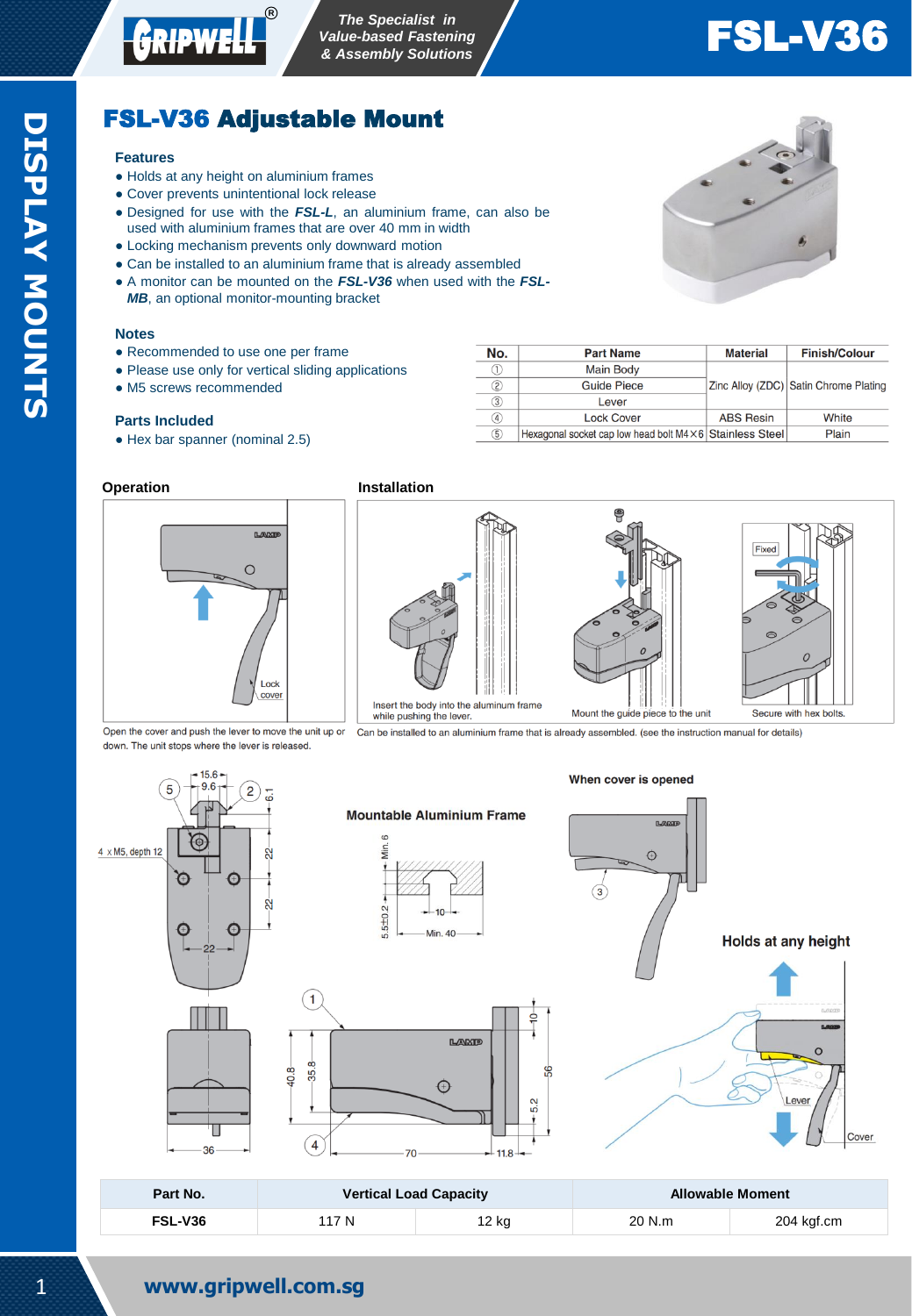### *The Specialist in* **FSL The Specialist in**<br> **FSL** *Value-based Fastening RASPERIMALLE SPECIAL SOLUTIONS*



# FSL-L Aluminium Frame

#### **Features**

 $12$ 

● Fits *FSL-V36* Adjustable Mount





| Part No.         |      | <b>Installation Hole Count N</b> |
|------------------|------|----------------------------------|
| <b>FSL-L400</b>  | 400  | 5                                |
| <b>FSL-L800</b>  | 800  | 10                               |
| <b>FSL-L1200</b> | 1200 | 15                               |
| <b>FSL-L2000</b> | 2000 | 25                               |

## FSL-EC End Cap

#### **Features**

● End cap for the *FSL-L* Aluminium Frame

#### **Parts Included**

• Size 4 x 8 cross-recessed pan head tapping screws





| Part No.      | <b>Material</b> | <b>Colour</b> |
|---------------|-----------------|---------------|
| <b>FSL-EC</b> | ABS Resin       | Grev          |